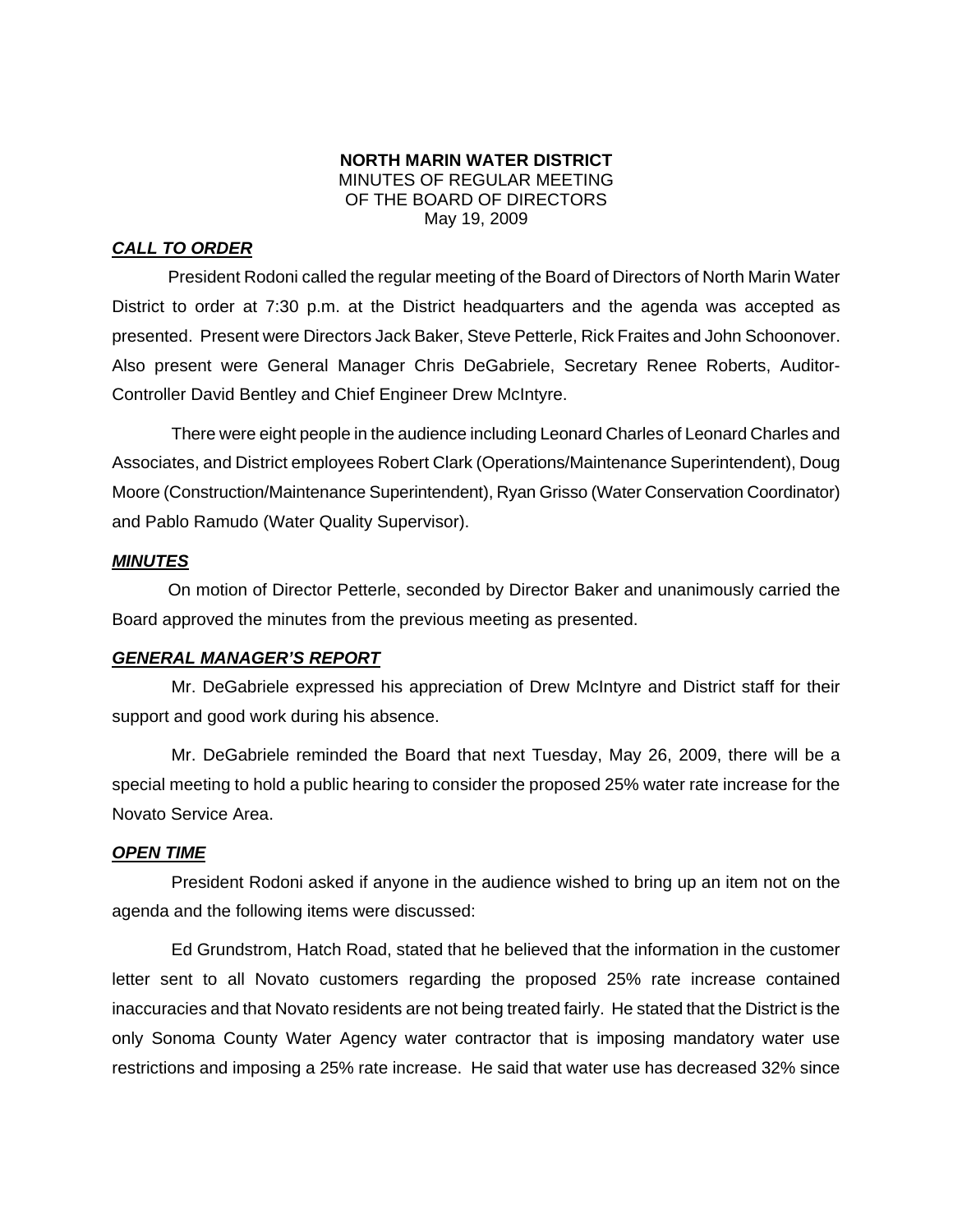2004 and District revenue has increased. He is asking for a fair rate increase, and that in these difficult economic times, the District should "share the pain".

Rodney Bosche, President of Indian Valley Association, Indian Valley Road, stated that consumption is down and asked if the District has plans of selling its extra water.

Director Petterle clarified for the audience the purpose of open time and that pursuant to the Brown Act, the Board could not respond to comments from the public as the subject of comments was not on the agenda.

Bob Abeling, Indian Valley Road, asked the Board to put restrictions on new development in Novato and Marin County. He stated that 5% or 10% increase in water rates is reasonable, but that 25% increase is too much. He stated that he has notified the District when he sees violations and suggested that the District develop the authority to enforce the prohibitions.

John Isaacs stated that because of the economy people are being encouraged to put in home vegetable gardens and that the water restrictions and rate increase will hurt those people.

# *STAFF / DIRECTORS' REPORTS*

President Rodoni asked if staff or Directors wished to bring up an item not on the agenda and there was no response.

# *WASHING MACHINE GIVEAWAY 2009*

President Rodoni drew the winning entry for the 2009 Washing Machine Giveaway. Robert Rhinehart's coupon was selected out of 500 entries.

# *PUBLIC HEARING –ADOPTION OF ORDINANCE 22 AMENDING ORDINANCE 21- EMERGENCY WATER CONSERVATION ORDINANCE*

 Mr. DeGabriele stated that this public hearing was contemplated in February when the Board approved the Emergency Water Conservation Ordinance 21 declaring a water shortage emergency in the Novato Service Area and imposing a mandatory 15% reduction in water waste and non-essential water use prohibitions. He explained that February rains provided enough inflow into Lake Pillsbury for normal year conditions to be declared on the Russian River; however, Lake Mendocino storage levels are 65% of capacity. He further explained that the normal year determination eliminated the triggering mechanisms for Phase 2 of Ordinance 21. He said that when normal year conditions on the Russian River were determined, the Sonoma County Water Agency (SCWA) petitioned State Water Resources Control Board (State Board) requesting relief from normal year flow requirements in order to prevent Lake Mendocino from going dry. Mr. DeGabriele said that the State Board issued a Temporary Urgency Change Order on April 6<sup>th</sup>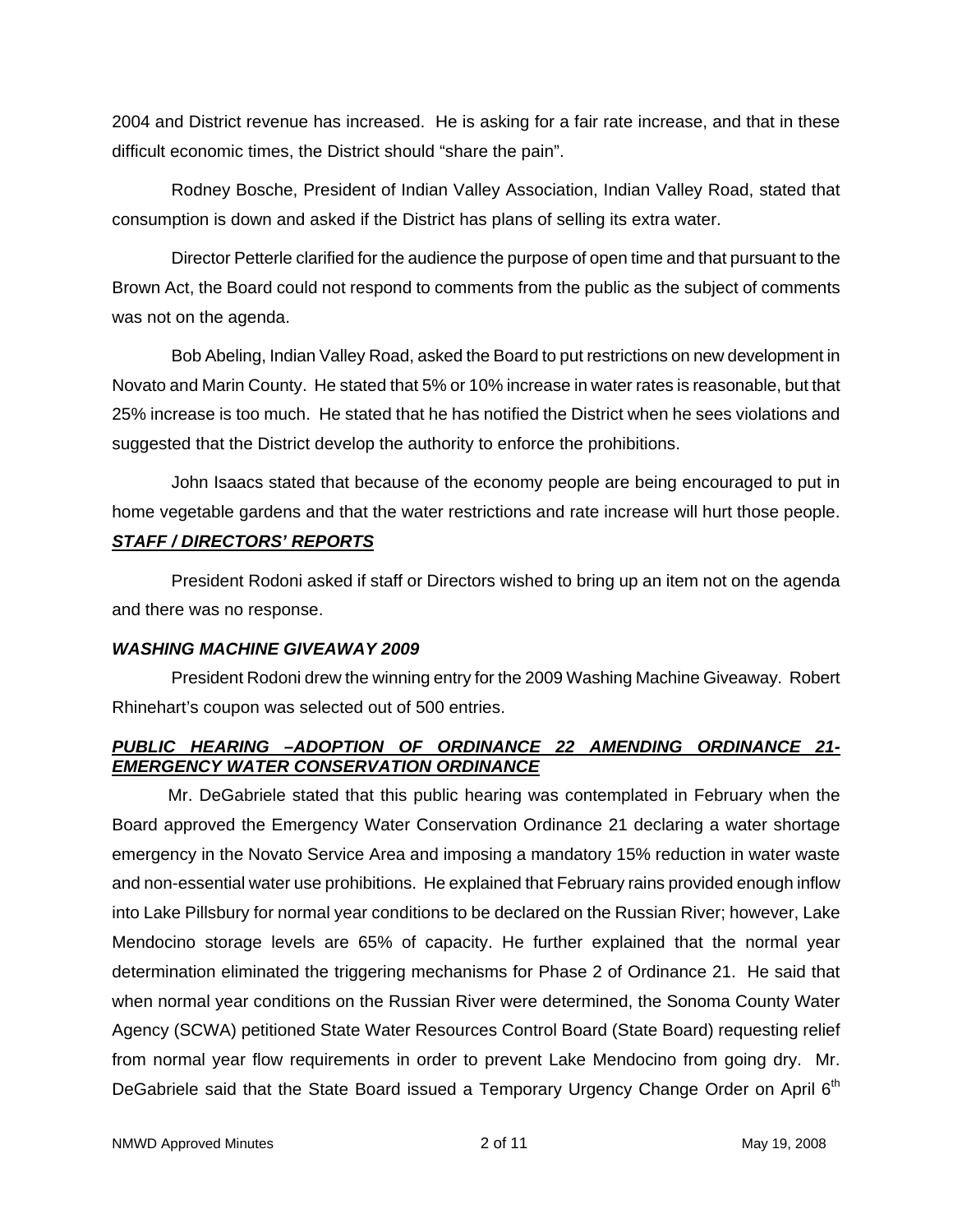granting relief from normal year flow requirements, and required SCWA to reduce diversions from the Russian River by 25% and to implement further water conservation requirements. He said some of the more onerous requirements are being discussed with the State Board, but that the restriction on Russian River diversions will remain at 25% of 2004 diversions. Mr. DeGabriele said that Phase 2 of Ordinance 21 will now be tied to the State Board Order WR 2009-0027; and Ordinance 22 reflects the changes stated in the State Board Order including the effective date (June 1 through October 2). He said that Ordinance 22 establishes a threshold for which customers using less than 200 gallons per day will not be affected by the provisions of the ordinance requiring a 25% reduction in water use. Mr. DeGabriele stated that the ordinance does not impose water rationing.

 Director Rodoni inquired what percentage of customers use less than 200 gallons per day and Mr. McIntyre responded 34%. Director Rodoni stated that the Board requested that that provision be inserted into the Ordinance 22 so that people who have been conserving water and using less than 200 gallons per day will not be penalized.

 Mr. Grisso summarized restrictions in Phase 1 and noted that the new triggering mechanism for Phase 2 is tied to the State Board Order 2009-0027 and discussed the changes made to Phase 2 to comply with the State Board Order. He said that the effective date for Phase 2 restrictions is June 1 through October 2, 2009. Mr. Grisso reiterated that there is no water rationing.

 Mr. DeGabriele pointed out that Ordinance 22 adds "teeth" to affect change of customers' water use and said that violators will be noticed; and if the violator does not respond, service will be disconnected with a reconnection fee of \$100. He said the second violation will result in disconnection with a \$200 reconnection fee, and a flow restrictor will be installed on their water meter. He said that he believes that the 25% reduction in water use can be achieved through eliminating water waste and non-essential use prohibitions and stated that Stafford Lake is full and will run at full capacity during the summer months, but that customers' help is needed.

 Director Rodoni asked Mr. DeGabriele to explain what rationing would mean to Novato customers.

 Mr. DeGabriele responded that rationing would be the next step if the 25% reduction in water use is not achieved and that each customer would be allocated a certain amount of water over a billing period. He added that he does not expect any rationing to occur this year.

President Rodoni opened the public hearing at 8:03 p.m.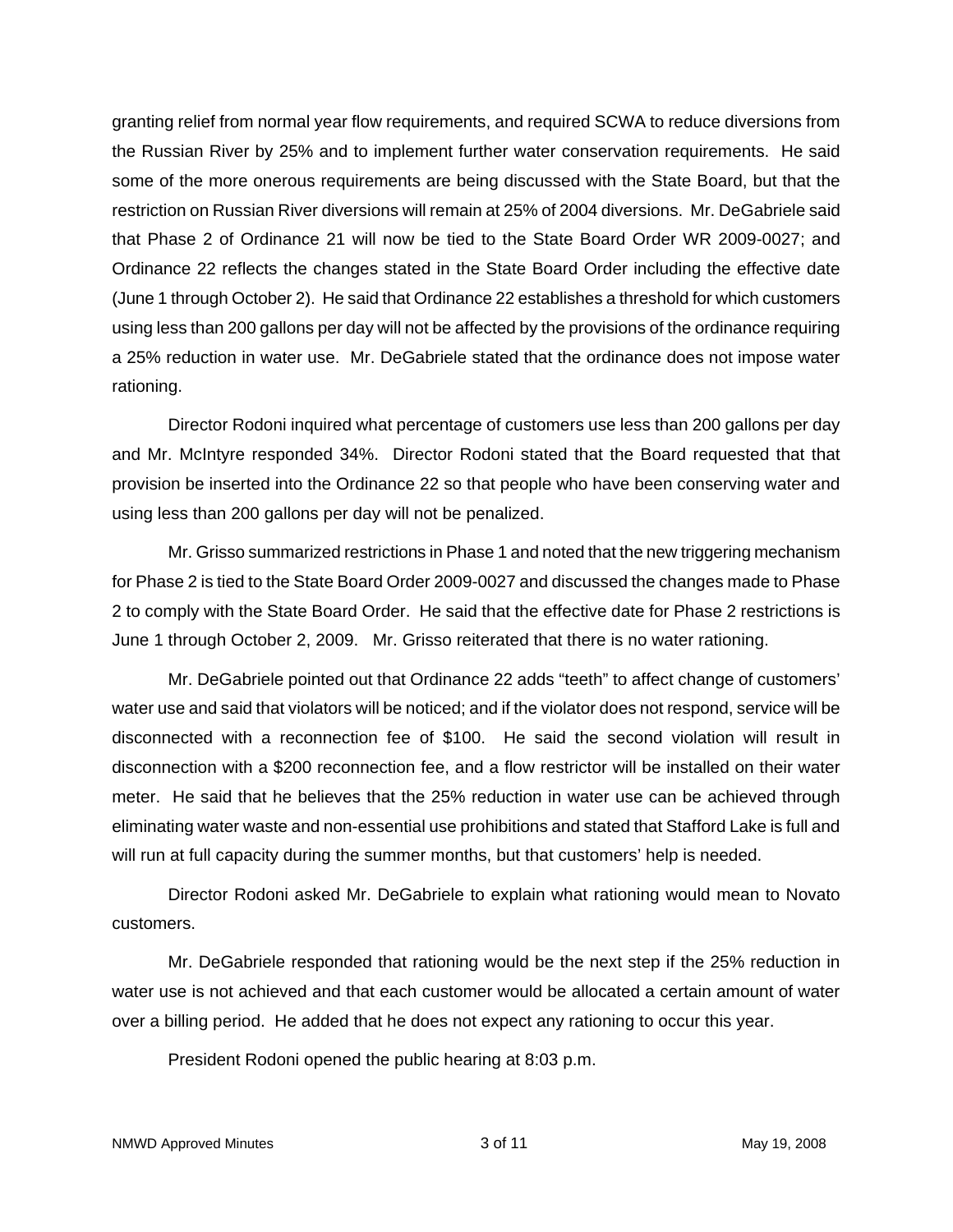Mr. Grundstrom commented that these measures are "draconian" and effects the health and safety of tenants who may be provided water but disregard the District's prohibitions. He said landlords cannot disconnect a tenant's water.

 Rodney Bosche asked for clarification on the 200 gallons per day in relation to the 25% restriction.

 Mr. Grisso responded that customers using 200 gallons or less per day would not be affected by the provisions of the ordinance requiring a 25% reduction, but would still be subject to the non-essential use and water waste prohibitions. He advised that those customers using drip irrigation can water during any time of day or night. He further advised that District staff will be patrolling and when violations are observed, the customer's meter will be read to determine if the usage exceeds 25% of their 2004 water use.

 Mike Foley, Indian Valley Road, asked how agriculture application fits in with the water restrictions and Mr. Grisso responded that it depends on the type of irrigation – drip irrigation is allowed but that overhead spray irrigation is not.

 Director Rodoni stated that the District's responsibility is to provide water for the health and safety of its customers not for irrigation or for livestock. He said that the District has been providing that service. He asked Mr. Grisso, for clarification purposes, that if a customer is using 600 gallons per day, the billing system would not flag the usage; however, if a complaint was registered or if District patrol noticed a violation, the meter would be read to see if the customer is using 25% less than their usage in 2004, and if not, the customer would be given a violation notice. Mr. Grisso said that was correct.

 Bob Abeling, said that the Indian Valley Road area zoning consists of a minimum one acre to sixty acres and asked that specific usage amounts for certain types of zoning be considered especially for areas like Indian Valley or Black Point.

Hearing no other comments, President Rodoni closed the public hearing at 8:19 p.m.

 Director Petterle commented that there have been 15% reductions in water use in the last two years and that this year a 25% reduction is proposed. He asked the General Manager to explain what the future holds for water supply in Novato.

 Mr. DeGabriele said that water supply is driven by storage in Lake Mendocino. He said that diversions out of the Eel River have been reduced for protection of the fishery and that fish regulators want more water in the Eel River. He said that less Eel River water is diverted through PG&E's Potter Valley Project into the Russian River and Lake Mendocino; and until that situation is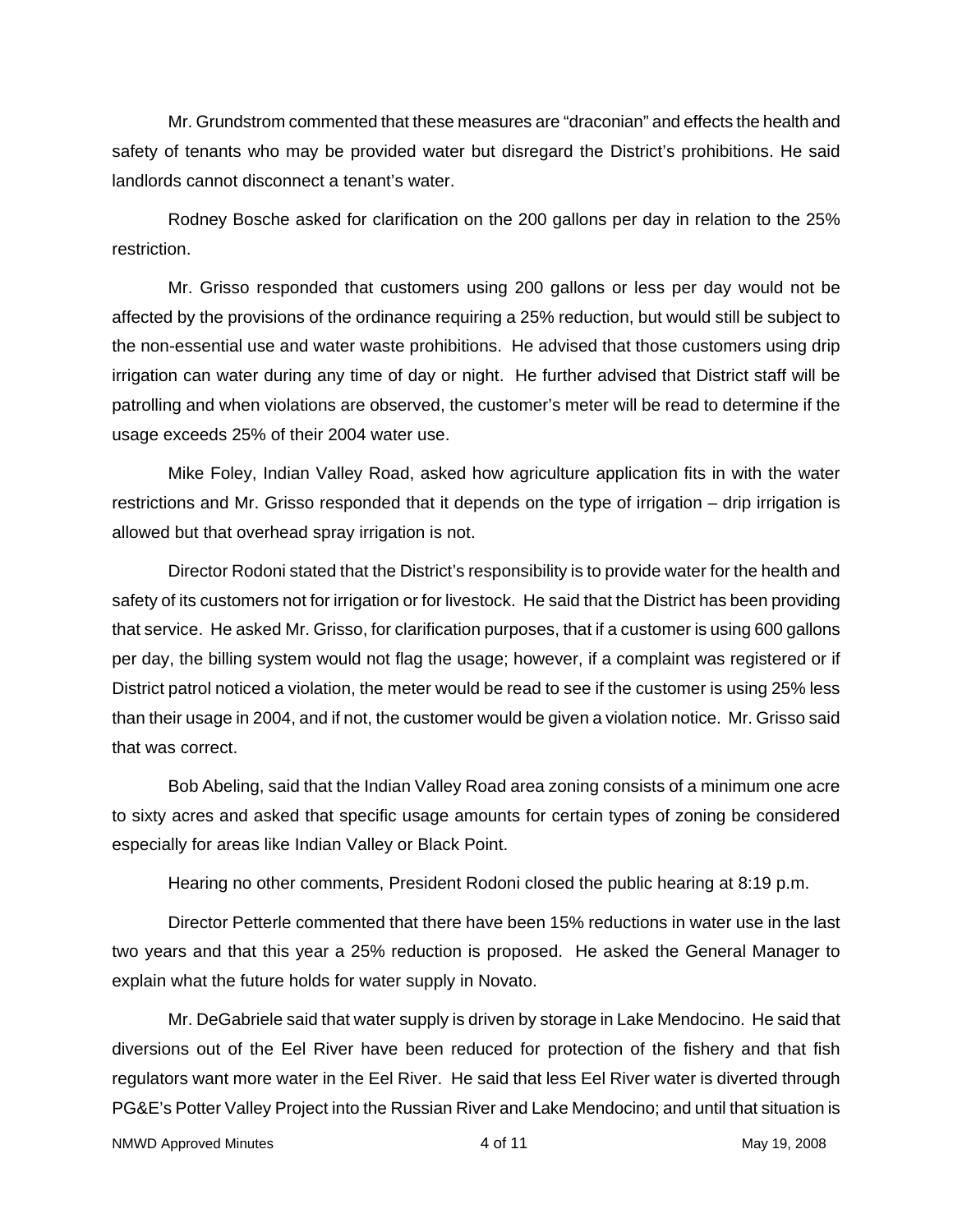resolved, this will be a chronic problem for Sonoma, Mendocino and Marin Counties. Mr. DeGabriele advised that the Biological Opinion on the Russian River requires that there be improvements made to to protect the fisheries in Dry Creek and once those improvements are in place, fuller access to Lake Sonoma will be available for diversion. The timeline is approximately 12 years; therefore, in the near term water supply will continue to be problematic, but there is a solution available for the long term.

 Director Rodoni stated that the improvements to Dry Creek and other river systems are estimated to be \$165 Million at this time; and that another possibility is to construct a pipeline from Lake Sonoma along Dry Creek to the Russian River System and that the cost is estimated at \$700 Million. He said that Sonoma County Water Agency had requested 140,000 acre feet in diversions and will be able to deliver only 51,000 acre feet this year due to the conditions on the rivers and on the watershed. He stated that all District customers need to use water wisely and conserve and he urged that they take advantage of the District's water conservation programs.

 On motion of Director Schoonover and seconded by Director Petterle, the Board unanimously approved Emergency Water Conservation Ordinance No. 22.

## *PUBLIC HEARING – GALLAGHER WELLS AND PIPELINE PROJECT – CONSIDER ADOPTION OF MITIGATED NEGATIVE DECLARATION AND APPROVAL OF THE PROJECT*

Mr. McIntyre gave background information on the proposed Gallagher Wells and Pipeline Project and said that the Coast Guard Wells that supply water to West Marin are periodically subject to salinity intrusion and that there are two ways to address the salinity intrusion problems. He said that one option to address salinity intrusion is to install an inflatable dam in Lagunitas Creek to back up water over the Coast Guard wells; another option is to move the point of diversion upstream to the Gallagher Well site which is out of the influence of salinity intrusion. He noted that the current Gallagher Well (put into service in the 1990's) has a capacity of 170 gallons per minute and that the combined capacity of the Coast Guard wells is 550 gallons per minute. He said that the proposed project would construct one additional well at the Gallagher site and install a 12-inch pipeline down the Petaluma-Point Reyes which would connect the Gallagher well site to the Point Reyes Treatment Plant. Mr. McIntyre further advised that an application will be made to the State Water Resources Control Board to authorize the District to utilize the Gallagher Well site as another point of diversion. He noted that the currently authorized point of diversions are at the Downey Well and Coast Guard Well sites.

Mr. McIntyre further advised that once construction is complete, another aspect of the project is to address the impact that the new and existing wells would have on streamflows in that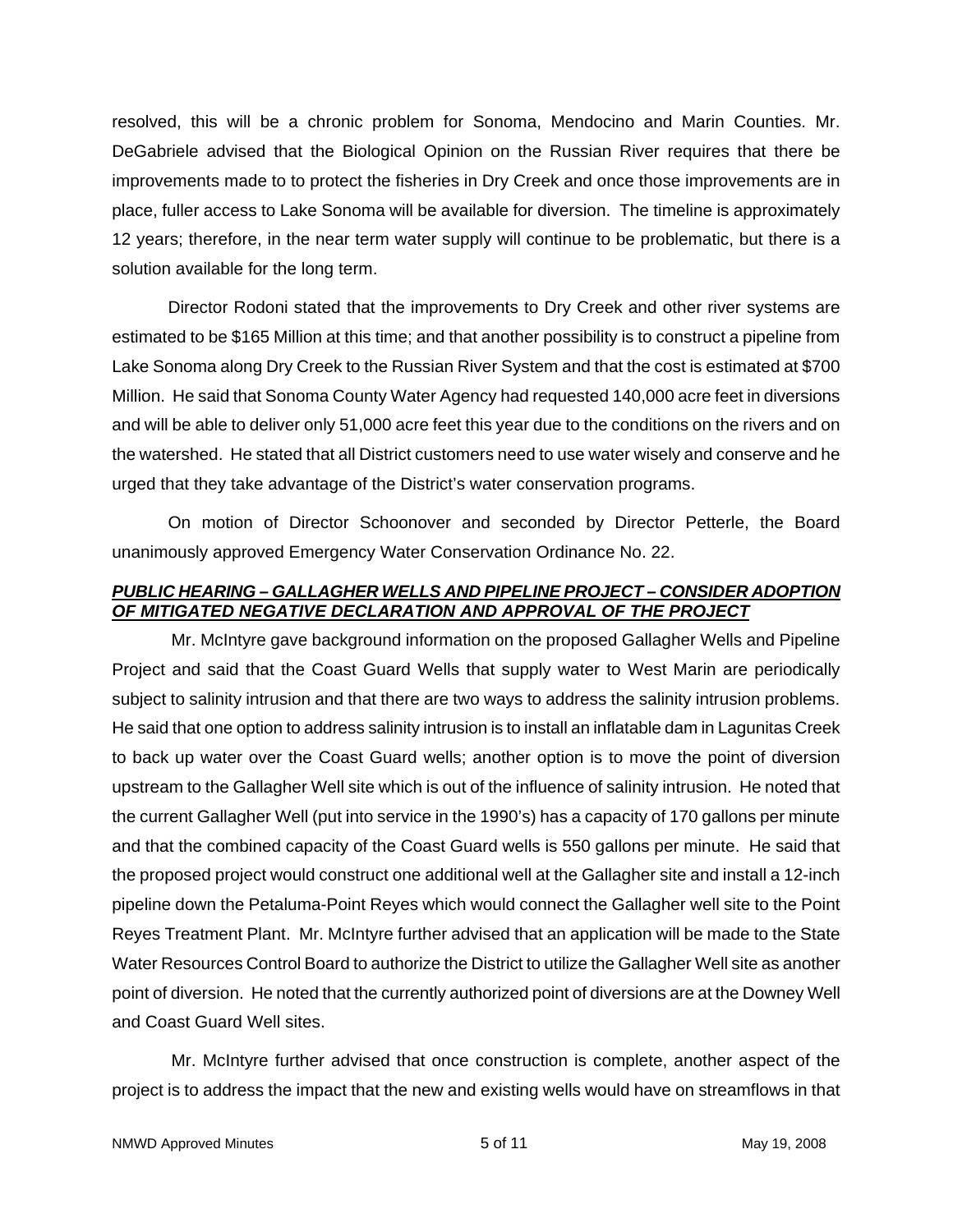vicinity of Lagunitas Creek. He advised that the existing US Geological Survey streamguage is located upstream of the existing Gallagher Well site and that the proposed new well site would be downstream of the gauge. Mr. McIntyre further advised that the gauging station would be relocated downstream of the new well to record the impact of the well on the flows in the creek. He said that the National Park Service (NPS) staff expressed a concern that relocating the gauging station site to a new location would result in different reference data being collected. He said that the NPS requested that the existing gauging station be kept at least temporarily, in addition to the new gauging station to assure that there is no impact in the readings before the final determination is made. Mr. McIntyre advised that other comments received were minor. He stated that it is hoped that federal or state grant funds can be obtained to complete the project and that having all environmental requirements completed will be advantageous in that process. He said that this document can be used to help satisfy requirements when applying to the State Water Board for a new point of diversion at the new Gallagher well site.

Mr. McIntyre introduced Leonard Charles of Leonard Charles and Associates who is the District consultant hired to do the Initial Study and prepare the Mitigated Negative Declaration as required by CEQA.

Mr. Charles informed the Board that the project does not impose any significant impacts on the environment after mitigation. He said that mitigation measures for a project such as this are standard and addresses construction related impacts (e.g. dust, traffic control and noise). He further stated that other concerns would be archeological resources and geologic stability and erosion. Mr. Charles confirmed Mr. McIntyre's description and assessment of the project and added that Lagunitas Creek is one of the most important coho salmon creeks in the world; and that the 1.8 mile stretch from the Gallagher Well to the existing Coast Guard Wells is a very sensitive fish habitat. He stated that the additional well will have beneficial impacts on Lagunitas Creek because off-tide pumping will not be necessary to prevent salinity intrusion in the wells; and therefore, more instream flows would be available for the benefit of fish, wildlife and riparian habitat.

President Rodoni opened the public hearing at 8:45 p.m.

 Novato resident Mike Foley asked if the District uses chlorine to treat the water and asked for an explanation of disinfection by products.

 Pablo Ramudo said that sodium hypochlorite is used and he provided an explanation of disinfection by products.

Hearing nothing further, President Rodoni closed the public hearing at 8:47 p.m.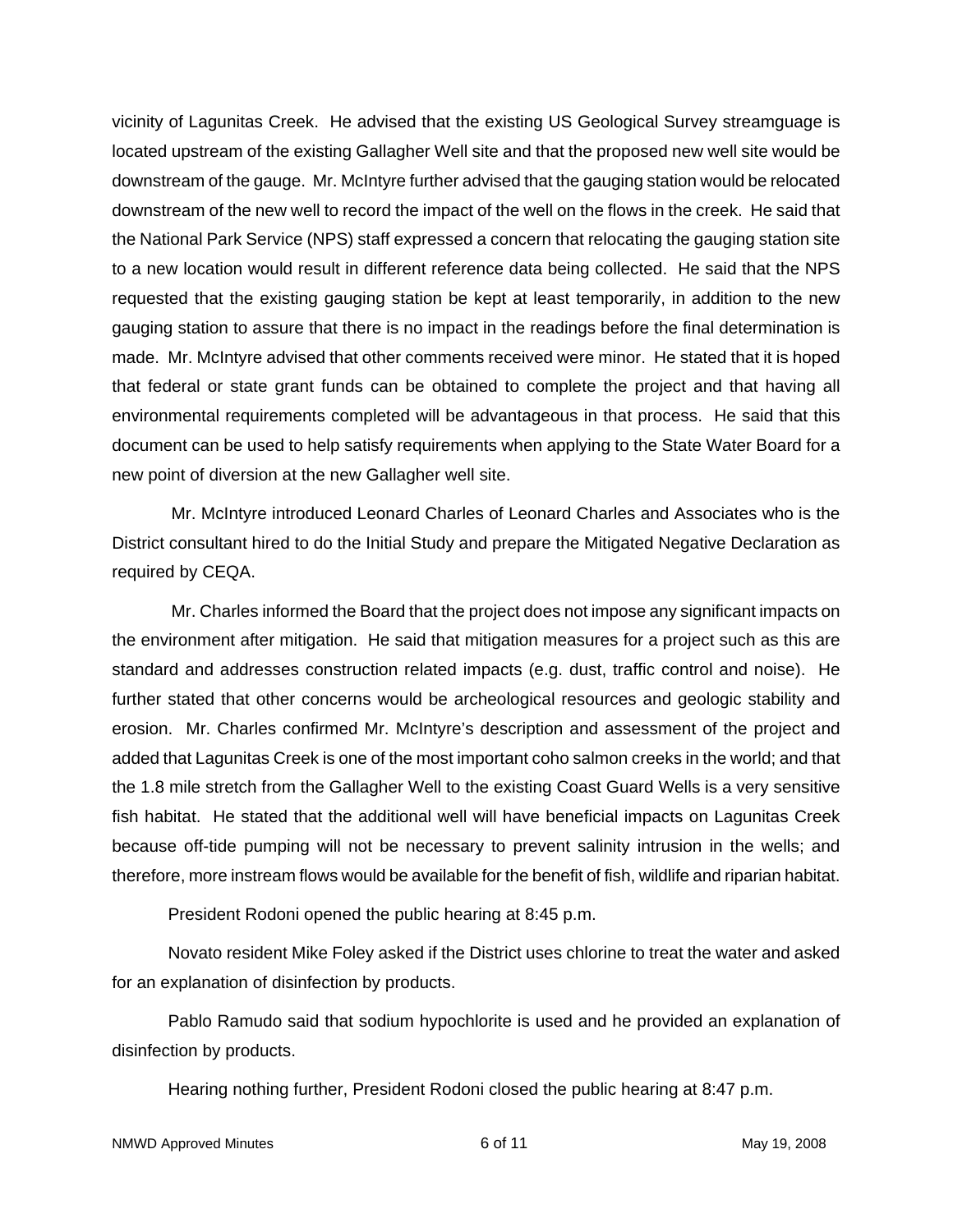On motion of Director Petterle, seconded by Director Schoonover, the Board unanimously approved Resolution No. 09-15 entitled, "Resolution of the Board of Directors of North Marin Water District authorizing the adoption of a Mitigated Negative Declaration for the Gallagher Wells and Pipeline Project, making findings pursuant to the California Environmental Quality Act and directing the filing of a Notice of Determination."

 On motion of Director Petterle, seconded by Director Fraites, the Board unanimously approved the Gallagher Wells and Pipeline Project including Mitigation Monitoring or Reporting Program.

 On motion of Director Petterle, seconded by Director Baker, the Board unanimously approved authorization of staff to file the Notice of Determination with the Marin County Clerk.

# *MONTHLY PROGRESS REPORT W/LAB QUARTERLY BACTERIOLOGICAL REPORT*

Mr. DeGabriele presented the Monthly Progress Report for April and stated that in Novato, water production is down 27% from one year ago and down 7% for the year; and in West Marin, production is down 19% since last year and up 5% for the year. He said that no water has been produced from Stafford Treatment Plant, but that the plant is scheduled for start-up on Tuesday, May 26. Mr. DeGabriele reported that recycled water production began in April and 8.8 million gallons were produced, up significantly from one year ago. He further reported that at the end of April, Stafford Lake held 1,349 million gallons. He stated that in Oceana Marin, there was no irrigation field discharge and freeboard levels are good going into the summer season. Mr. DeGabriele advised that staff worked 62 days without a lost time accident and that high efficiency toilets and clothes washer rebates continue to be popular. He said that no bacteriological samples tested positive and all chemical monitoring was within standards. Complaints were down 43% compared to last year and down 23% for the year.

Director Rodoni noted that water use in April was 10% more than the same period in 2004. Mr. DeGabriele agreed and stated that water use and production in the spring are variable depending on weather and that 2004 is the comparative year.

Mr. Bentley reported that at the end of April the District's Investment Portfolio was below \$8 Million, the cash balance decreased by \$756,362 and the market value increased by \$99,505. He said that the ratio of total cash balance to budgeted annual operating expense is 61% and that the District's target ratio is 90%.

# *CONSENT CALENDAR*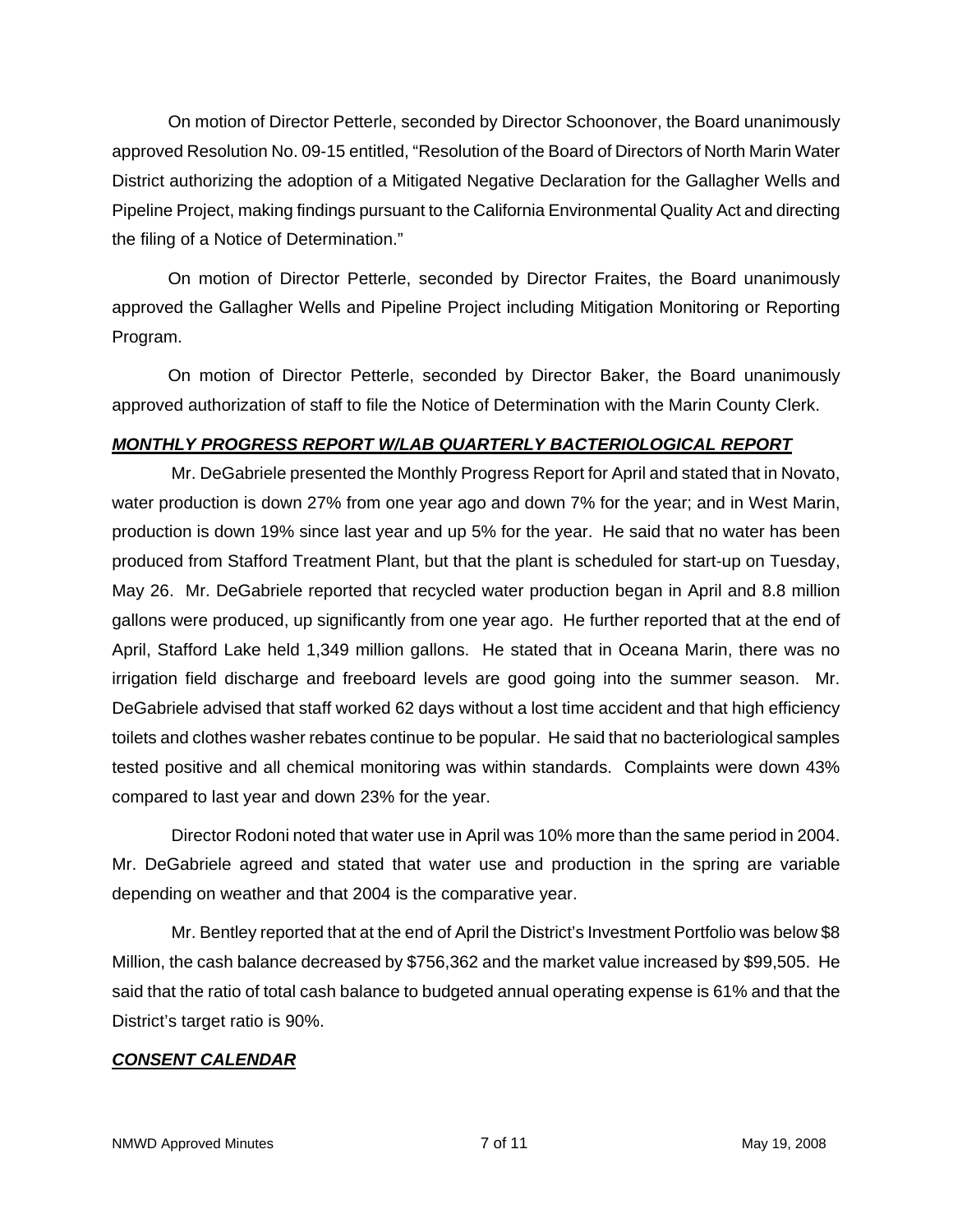#### *CONSENT – APPROVE TEXT FOR "WATER LINE" VOLUME 10, ISSUE 21*

Director Petterle requested that this item be removed from the consent calendar.

Director Petterle asked when the new District logo will appear on the "Water Line". Mr. DeGabriele stated that the stationery with the new logo will be used beginning July 1 so that remaining stationery can be used up.

On motion of Director Petterle and seconded by Director Fraites the Board unanimously approved the text for the spring "Water Line", Volume 10, Issue 21.

#### *ACTION CALENDAR*

### *APPROVE: RATE INCREASE LETTER TO WEST MARIN WATER CUSTOMERS*

Mr. Bentley presented the draft letter to West Marin water customers advising of proposed increases to water rates effective August 1, 2009. He said it is necessary to get this letter to customers by Friday, May 22 pursuant to Prop 218's 45-day notice requirement pertaining to water rate increases for the July 7, 2009 public hearing scheduled in Point Reyes Station.

Ed Grundstrom, Hatch Road, stated that Marin Municipal Water District's notice of a rate increase included text that stated if 50% of ratepayers protest the rate increase, the proposed rate increase will not be enacted and said that, in the interest of fairness, North Marin Water District's notice should state the same.

Mr. DeGabriele stated that the District has complied with the legal requirements of Prop 218 to notice all customers of a rate increase.

Director Rodoni said the letter has already been distributed to Novato customers, but that the statement can be added to the West Marin customer letter if the Board agrees.

Director Baker stated that the letter is fine and should be mailed as written.

Director Fraites said that he felt that, although he understood Director Baker's position, Mr. Grundstrom makes a good point and that he would not object to that statement being added to the letter.

On motion of Director Baker and seconded by Director Petterle, the Board approved the West Marin customer letter advising of a proposed rate increase as written by the following vote:

Ayes: Directors Baker, Petterle, Rodoni, Schoonover Noes: Director Fraites Absent: None

NMWD Approved Minutes **8 of 11** May 19, 2008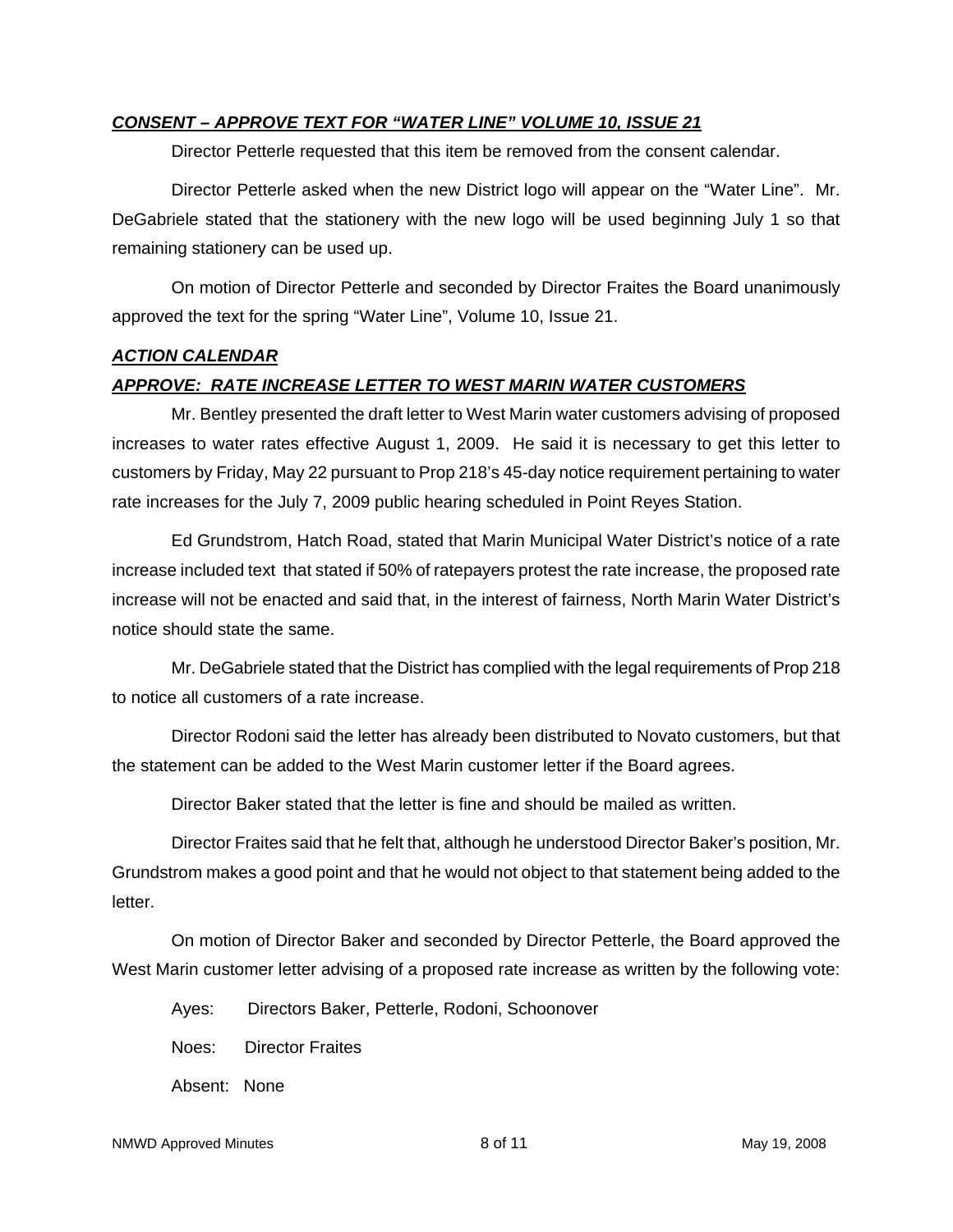# *INFORMATION ITEMS*

## *THIRD QUARTER FY 08/09-WATER QUALITY REPORT*

Mr. Ramudo provided the FY 08/09 third quarter Water Quality Report. He advised that Stafford Lake was not used as a source of drinking water this quarter although chemical and mineral components monitoring were performed on a weekly basis; and microbiological activity was monitored on a monthly basis. He further advised that total algae numbers were down during the winter months and that an unnamed creek draining from the Grossi Dairy area had a high number of nutrients. He said that approximately 3% of drainage into the lake comes from this unnamed creek. Mr. Ramudo stated that there were no coliform positive samples and disinfection byproduct concentrations were well below the MCL in the Novato distribution system.

Mr. Ramudo reported that Pt. Reyes water continues to have salinity problems and that it is expected that Pt. Reyes water system will see saltwater intrusion at levels similar to last summer.

### *SECOND REVIEW – PROPOSED FY 09/10 EQUIPMENT BUDGET*

Mr. Bentley said that there were no changes to the proposed FY09/10 Equipment Budget since the last review. The proposed budget totals \$281,000, down 9% from the adopted FY09 Equipment Budget and a public hearing is scheduled for June 16 to approve the budget.

### *SECOND REVIEW – PROPOSED FY 09/10 & FY 10/11 IMPROVEMENT PROJECTS BUDGET*

Mr. Bentley advised that the only change since the last review is descriptive changes to the Water Conservation section of the budget and the total remains the same. He reported that the major projects are the Stafford Treatment Plant Solar Panel project, Crest Tank #2 and Zone A Pipeline to Ignacio Area.

# *SECOND REVIEW – FY 09/10 PROPOSED NOVATO OPERATIONS BUDGET*

Mr. Bentley said that there was a change since the last review; there is a decrease of \$10,000 in retiree medical because two retirees have passed away. He said that the voluntary contribution to the Tomales Bay Watershed Council of \$1,000 was omitted and will be added to the final budget.

Mr. Bentley stated that the bottom line deficit which includes equipment and improvement projects and all revenue and expenditures, will be \$283,000; however, that does not include revenue budgeted from the proposed 25% rate increase. He said that water sales volume is budgeted at 2.9 billion gallons, down 12% from the current fiscal year and down 15% from the 10 year average. He advised that SCWA wholesale water rates have been increased 25% which adds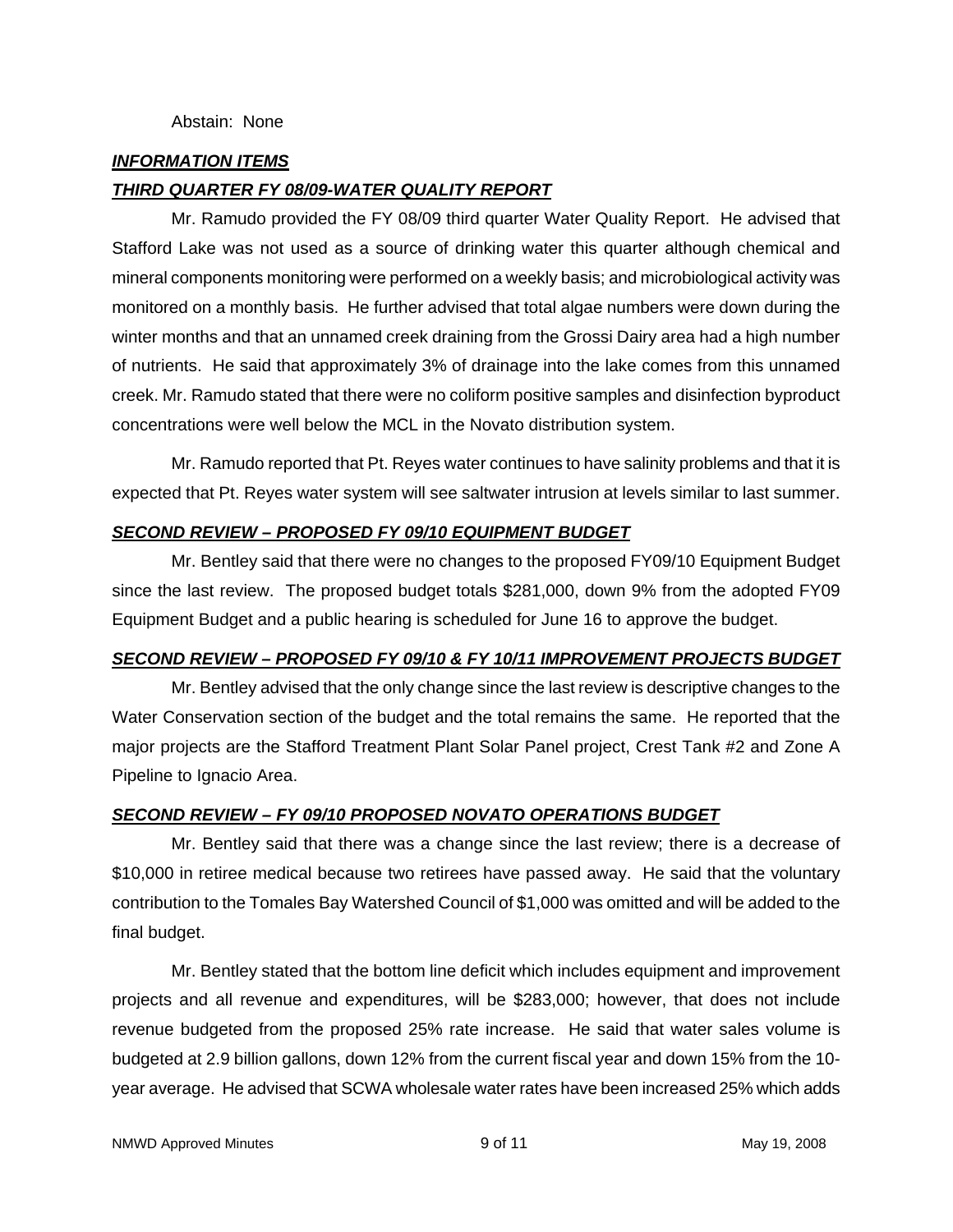\$796,000 to the District's cost of purchased water. He summarized by stating that the total operating expenditures total \$745,000; the largest cost increase is in purchased water, the second largest cost increase is labor charges. He said that he continues to fine tune the budgets and will return on June 16 for approval at the public hearing.

# *PRESENTATION RE PROPOSED NOVATO WATER RATE INCREASE*

Mr. Bentley conducted a draft run through of the proposed Novato water rate increase presentation for the public hearing scheduled for May 26, 2009 and solicited comments from the Board. His presentation included information on the Russian River water system, the State Water Resources Control Board's Temporary Urgency Change Order, major projects completed by the District, 2008 water consumption by sector and rate structure analysis.

Director Petterle asked that Mr. Bentley try to streamline his presentation and Director Schoonover suggested that he include recent water rate increases by other agencies with whom the District compares rates.

# *ADDITIONAL REVIEW – FY 09/10 NOVATO RECYCLED WATER OPERATIONS BUDGET*

Mr. Bentley said that there has been no change to the Recycled Water Operations Budget since the last review. He said the District has taken on the operation of the Recycled Water Facility and that the rate for recycled water is subject to the 25% proposed rate increase.

# *NORTH BAY WATER RECYCLING PROGRAM - RELEASE OF DRAFT ENVIRONMENTAL IMPACT REPORT AND SCHEDULED PUBLIC HEARING DATE*

Mr. McIntyre informed the Board that the Draft Environmental Impact Report (DEIR) for the North Bay Water Recycling Project was released to the public on May 5 and that there are three public meetings scheduled during the 45-day public comment period; the meeting for North Marin is scheduled for June 9 at the Margaret Todd Senior Center. He said that specific letters to owners of potential recycled water use sites and stakeholders will be mailed this week advising of the release of the DEIR and the public meeting. Mr. McIntyre advised that once the document review period ends and the document is certified to be complete, he will come back to the Board with written findings and a mitigation monitoring and reporting program based on specific NMWD and Novato Sanitary District (NSD) joint Phase 1 projects and that the NSD Board will do the same. He further advised that the District and the Las Gallinas Valley Sanitary District (LGVSD) will undergo a similar process for the NMWD and LGVSD joint Phase 1 Projects.

Director Schoonover said that he will attend the public meeting on June 9.